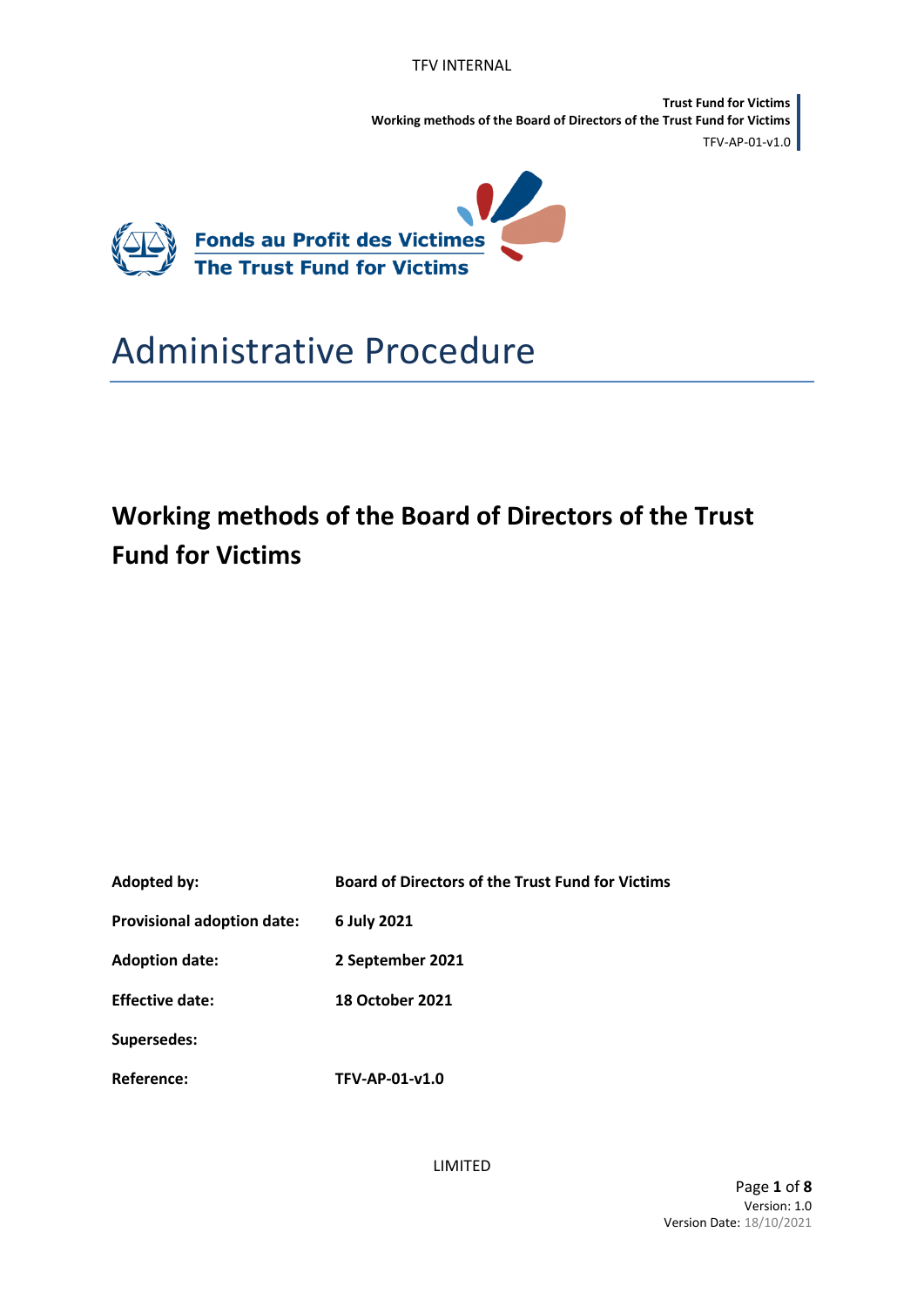**Trust Fund for Victims Working methods of the Board of Directors of the Trust Fund for Victims** TFV-AP-01-v1.0

#### **Content**

| 1. | Purpose and Scope                          | $\overline{2}$ |
|----|--------------------------------------------|----------------|
| 2. | Use of terms                               | $\overline{2}$ |
| 3. | Key functions of the Board                 | 3              |
| 4. | Meetings of the Board                      | 4              |
| 5. | Vice-Chair and Board focal points          | 5              |
| 6. | Document management                        | 6              |
| 7. | Process of decision-making of the Board    | 6              |
| 8. | Reports to the ASP                         | 7              |
| 9. | Relationship between Board and Secretariat | 7              |
|    | 10. Reporting by the Secretariat           | 8              |

#### <span id="page-1-0"></span>**1. Purpose and Scope**

- 1.1. This Administrative Procedure has been issued by the Board of Directors of the Trust Fund for Victims bearing in mind the provisions of article 79, paragraphs 1 and 3, of the Rome Statute which provide for the establishment by the Assembly of States Parties of a Trust Fund for the benefit of victims of crimes within the jurisdiction of the Court, and of the families of such victims, to be managed according to criteria to be determined by that Assembly.
- 1.2. This Administrative Procedure has been adopted pursuant to Regulation 15 and by reference to Regulations 1 to 14, 17 and 18 of the Regulations of the Trust Fund for Victims (ICC-ASP/4/Res.3, as amended) and taking into account these Regulations as a whole as well the Resolutions of the Assembly of States Parties ICC-ASP/1/Res.6 and ICC-ASP/3/Res.7 for the purpose of setting out the working methods of the Board of Directors of the Trust Fund for Victims in performing its functions and its relationship with the Secretariat of the Trust Fund for Victims.
- 1.3. This Administrative Procedure applies to the Trust Fund for Victims.

#### <span id="page-1-1"></span>**2. Use of terms**

- 2.1. In the present document:
	- 2.1.1.**"ASP"** stands for Assembly of States Parties.
	- 2.1.2.**"Board"** stands for the Board of Directors of the Trust Fund for Victims.
	- 2.1.3.**"Board member"** stands for a member of the Board of Directors, including its Chair.
	- 2.1.4.**"CBF"** stands for the Committee of Budget and Finance.
	- 2.1.5.**"Chair"** refers to the Chair of the Board of Directors, elected pursuant to TFV Regulation 1.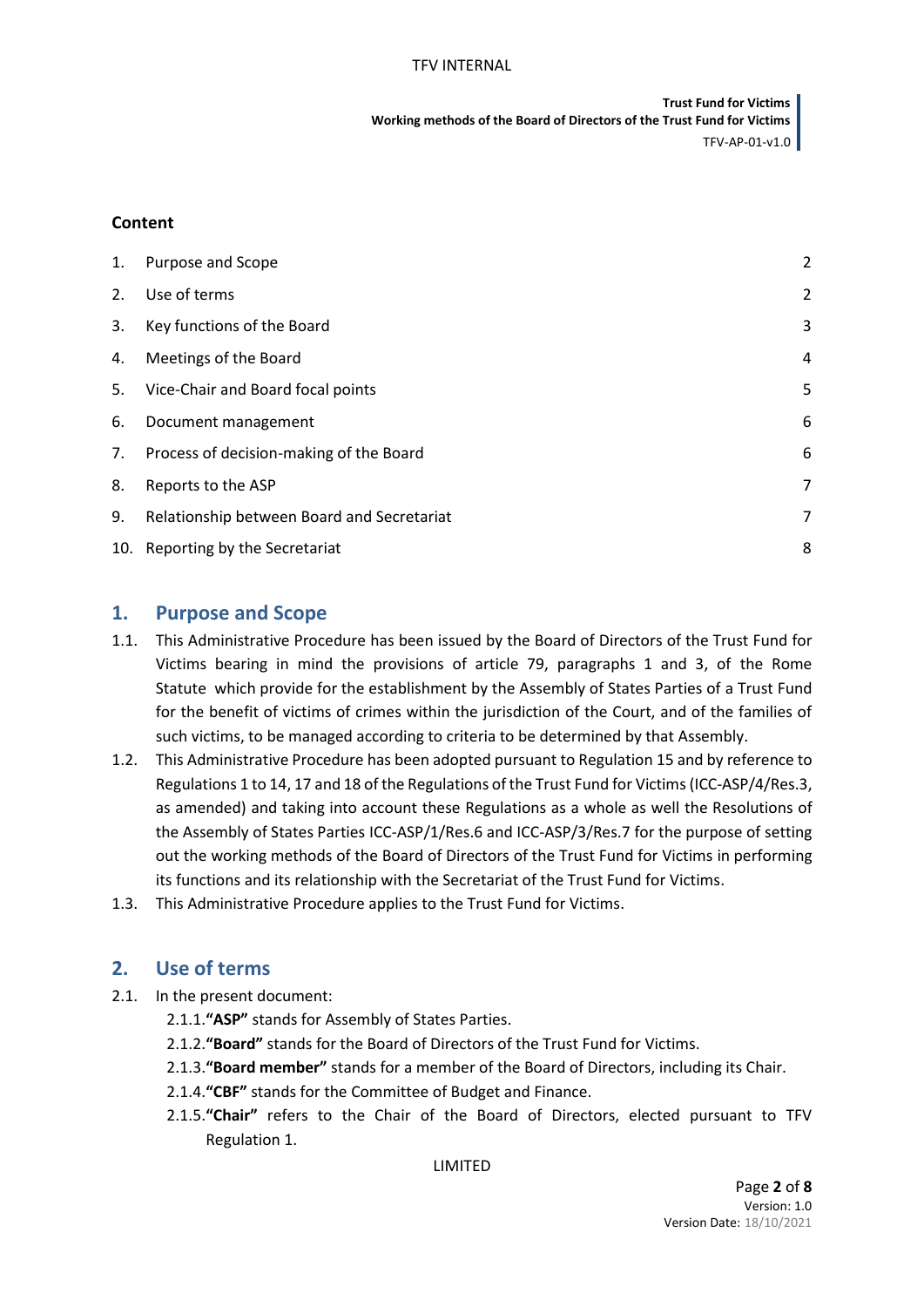**Trust Fund for Victims Working methods of the Board of Directors of the Trust Fund for Victims** TFV-AP-01-v1.0

- 2.1.6.**"Court"** stands for the International Criminal Court as an international organization.
- 2.1.7.**"Executive Director"** stands for the Executive Director at the Secretariat of the Trust Fund for Victims.
- 2.1.8.**"Registrar"** stands for the Registrar of the Court.
- 2.1.9.**"Secretariat"** stands for the Secretariat of the Trust Fund for Victims.
- 2.1.10. **"TFV" or "Trust Fund"** stands for Trust Fund for Victims that consists of the Board of Directors and the Secretariat and that administers the resources set out in TFV Regulation 21, releases them for the purposes set out in TFV Regulation 50(a) and (b), and takes implementing measures, including through intermediaries or partners.
- 2.1.11. **"TFV Regulation"** refers to a regulation of the Trust Fund for Victims (Annex to Resolution ICC-ASP/4/Res. 3, as amended).

## <span id="page-2-0"></span>**3. Key functions of the Board**

- 3.1. Pursuant to the applicable legal framework, the Board has the following key functions, by which it steers the activities of the Trust Fund including through the allocation of resources set out in TFV Regulation 21:
	- 3.1.1.fund management functions, including the allocation of funds to programmes, and donor relationship building:
		- allocation of funds for assistance programmes;
		- allocation of funds to the Incidental Programme Cost provision; and review and approval of Secretariat recommendations for IPC investments;
		- complementing the payment of awards for reparations with "other resources of the Trust Fund" pursuant to TFV Regulation 56;
		- refusal of voluntary contributions pursuant to TFV Regulation 30;
		- matters set out in TFV Regulations 26, 27 and 28, including earmarking, as well as in TFV Regulations 43, 44;
	- 3.1.2.fundraising and visibility functions, in particular
		- through calls for contributions for assistance and reparation programmes;
		- through interaction with states, international organisations, and private actors, and, as appropriate, through stakeholder meetings;
		- through actively engaging in fundraising opportunities;

3.1.3.programme-related functions, in particular

- approval of the Trust Fund's draft plan to implement a reparation order pursuant to TFV Regulation 54;
- start of assistance programmes and subsequent notifications to the relevant Pre-Trial Chamber pursuant to TFV Regulation 50(a);
- approval of lists of eligible beneficiaries identified by the Trust Fund for individual reparation awards and matters set out in TFV Regulations 63, 64 and 65, subject to the decision of the relevant Chamber;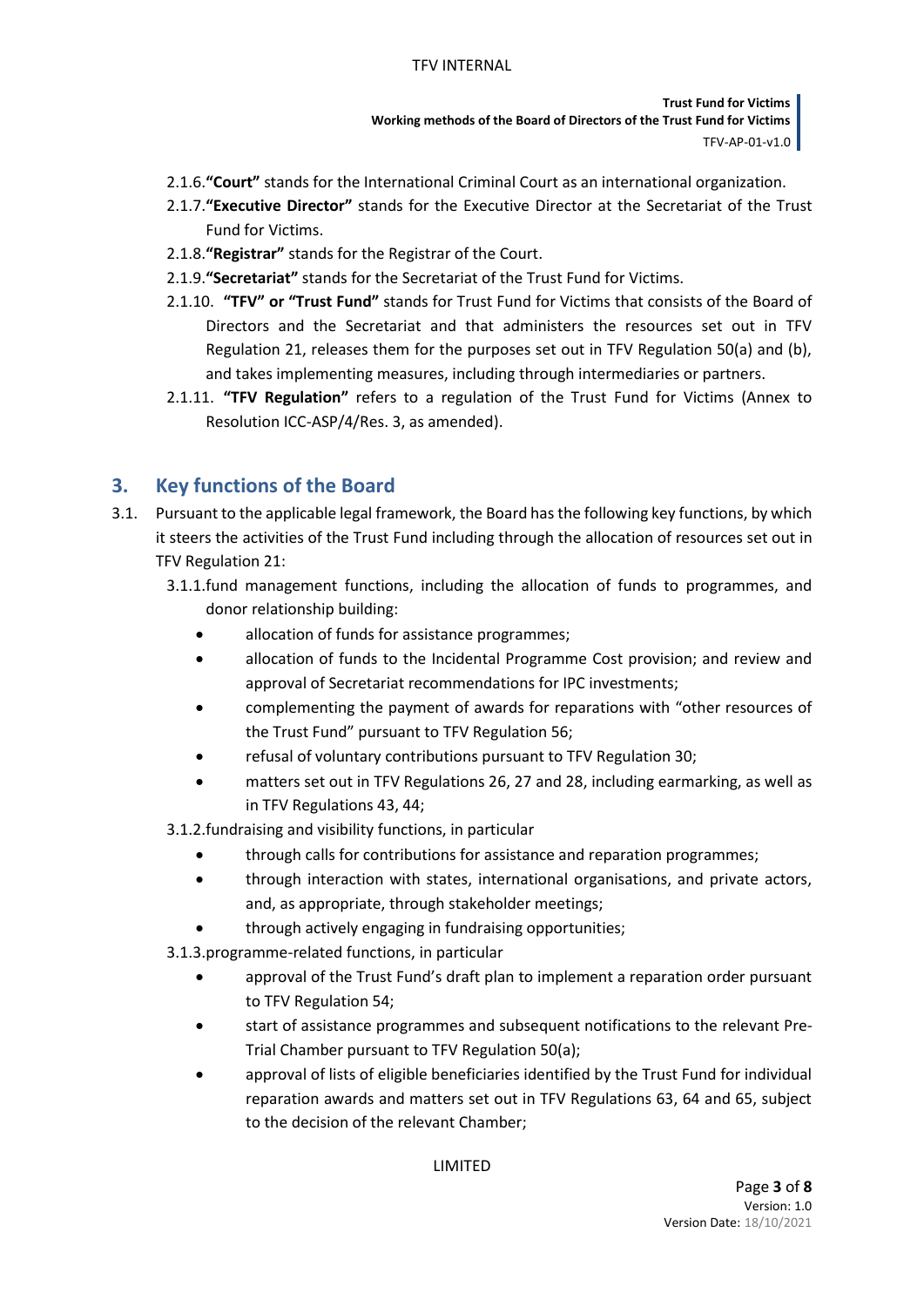**Trust Fund for Victims Working methods of the Board of Directors of the Trust Fund for Victims** TFV-AP-01-v1.0

- conclusion of a memorandum of understanding as set out in TFV Regulation 73(c);
- 3.1.4. policy-related functions, in particular
	- approval of the three-year TFV Strategic Plan, that aligns with the Court's Strategic Plan, and of a related Fundraising Strategy;
	- adoption of administrative procedures (including policies) and any amendments thereto, pursuant to TFV Regulation 15;
	- adoption of guidelines and any amendments thereto, pursuant to TFV Regulation 24;
	- any other substantive matter relevant to the policies of the Trust Fund;
- 3.1.5. ASP-related functions, such as the submission of the Budget for the TFV to the ASP and the submission of the annual report to the ASP;
- 3.1.6.the recruitment and selection of the Executive Director and the assessment of his or her performance.
- 3.2. In carrying out its role, the Board is assisted by the Secretariat, which operates in accordance with the applicable legal framework and under the direction of the Executive Director.

### <span id="page-3-0"></span>**4. Meetings of the Board**

- <span id="page-3-1"></span>4.1. Under TFV Regulation 3, the Board shall meet in regular session at least once a year at the seat of the Court. Regular sessions shall also be held by web or video conferencing according to a schedule approved by the Board at the end of February of each calendar year, and kept updated by the Secretariat.
- 4.2. The schedule referred to in Section [4.1](#page-3-1) shall contain precise dates of planned sessions, preferably on a monthly basis, main subjects for discussion, approval dates, main events and activities planned, documents to be submitted to the Board or required for the preparation of a session, as well as their date of submission. This schedule shall take into account that, insofar as possible, two sessions per calendar year shall be held in person, of which at least one at the seat of the Court; the Chair shall ultimately decide, resources permitting, on whether or not to hold more than one session per calendar year in person.
- 4.3. The Chair may decide, upon the request made by a Board member or *proprio motu,* when circumstances so require, to hold sessions by web or video conferencing as provided for in TFV Regulation 4. The Secretariat shall assist the Chair in setting the date of this special session.
- <span id="page-3-2"></span>4.4. The Secretariat shall prepare the provisional agenda to the Chair and, upon his or her approval within one week, to all Board members. Upon consultation with the Chair, the Secretariat shall, as appropriate, facilitate the inclusion in the provisional agenda of items suggested, pursuant to TFV Regulation 5, by other Board members, the Bureau of the ASP, the President of the Court, the Prosecutor or the Registrar.
- 4.5. The Secretariat shall also make available all preparatory documents for regular and special sessions sufficiently in advance of the session, as provided for in TFV Regulation 5. Documents for regular sessions shall be made available at the dates set out in the schedule referred to in Sectio[n 4.1,](#page-3-1) taking into account that the documents for video conferencing sessions should best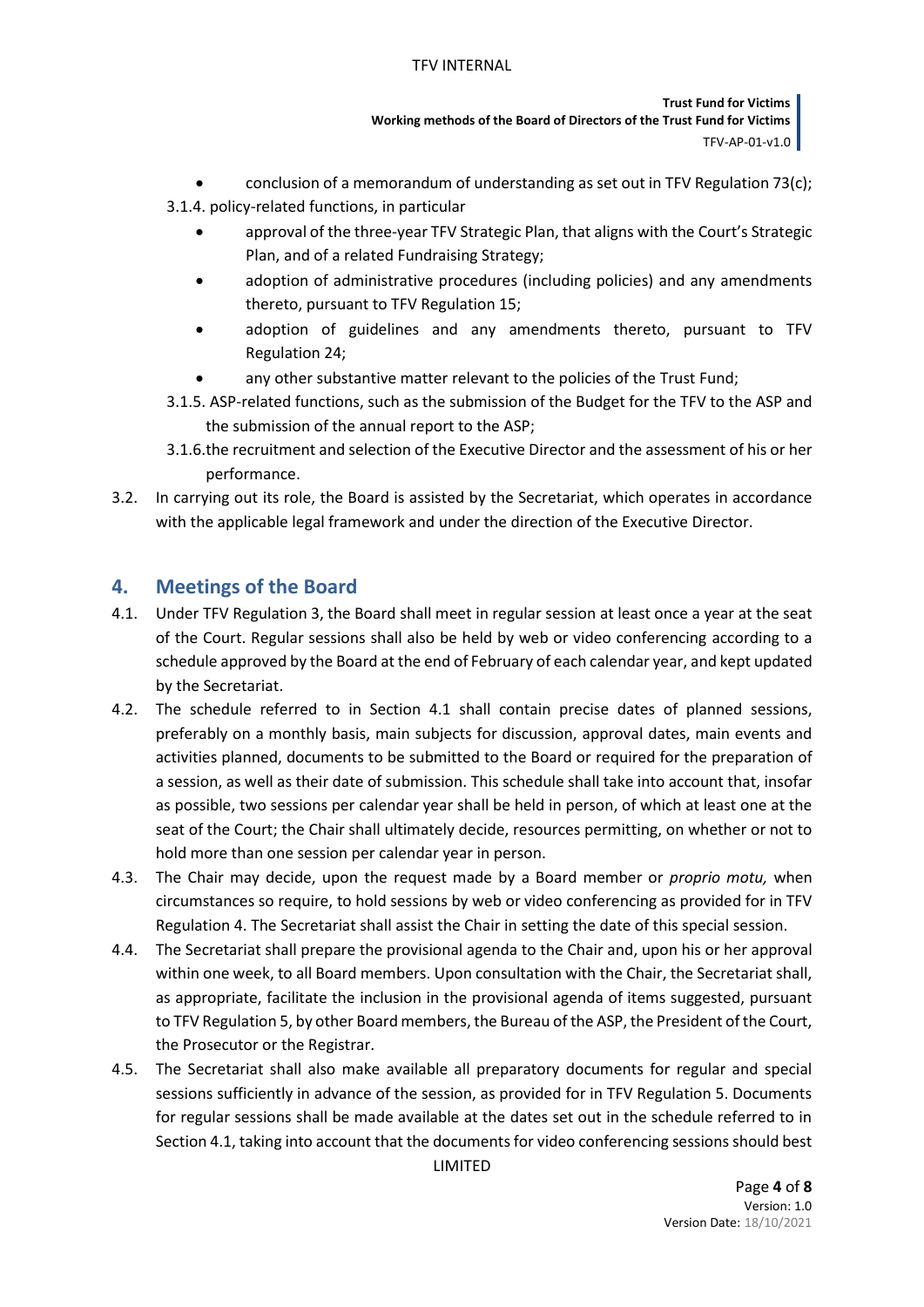**Trust Fund for Victims Working methods of the Board of Directors of the Trust Fund for Victims** TFV-AP-01-v1.0

be submitted at least seven (7) calendar days before the sessions, while documents for inperson sessions should best be submitted, insofar as possible and operationally reasonable in consideration of the specific agenda items, one month before the session. These preparation periods shall also apply to documents for special sessions, insofar as possible.

- 4.6. In preparation of each session, the Secretariat shall, *inter alia:*
	- 4.6.1.make the schedule referred to in Sectio[n 4.1](#page-3-1) and the documents referred to in Section [4.4](#page-3-2) available to the Registrar and the relevant staff of the Secretariat, if not otherwise determined by the Chair;
	- 4.6.2.ensure that other invited persons as referred to in TFV Regulation 8 are invited to the relevant session;
	- 4.6.3.arrange for the technical preparation of the meeting, including interpretation;
	- 4.6.4.ensure that draft translations of documents referred to in Section [4.4](#page-3-2) into the other working language as referred to in TFV Regulation 11 are made available timely before the session, if required by at least one Board member.
- 4.7. At each regular session, as decided by the Chair, the Board shall meet only among Board members and with the support of interpreters, as required. The Chair shall ensure that all action points deriving from such meeting are communicated to the Secretariat, insofar as relevant and appropriate.

## <span id="page-4-0"></span>**5. Vice-Chair and Board focal points**

- 5.1. When the Board elects its Chair pursuant to TFV Regulation 1, the Board may decide to elect a **Vice-Chair** with the same majority required for the election of its Chair. The Vice-Chair shall serve until the end of his or her respective term as Board member.
- 5.2. In the event that the Chair is unavailable, the Vice-Chair shall carry out the functions of the Chair.
- <span id="page-4-1"></span>5.3. The Board may decide to install **focal points** for the following areas:
	- 5.3.1.institutional relationship management, in relation to the Assembly of States Parties and the Court;
	- 5.3.2.fundraising;
	- 5.3.3.financial and budgetary matters, such as the ASP budget (as per TFV Regulation 77), TFV's extra-budgetary resources (including programme investment decisions and Incidental Programme Cost provision), and donor-related fund management, as set out in Chapter II of the TFV Regulations (TFV Regulations 22 *et seq.*);
	- 5.3.4.Court ordered reparations awards and their implementation;
	- 5.3.5.assistance programmes;
	- 5.3.6.eligibility determinations pursuant to TFV Regulation 64 and/or any orders by a Chamber of the Court and/or approved implementation plans;
	- 5.3.7.strategic planning process;
	- 5.3.8.on gender and diversity issues, to pursue the Trust Fund's gender and diversity goals and advance the development of gender and diversity mainstreaming initiatives;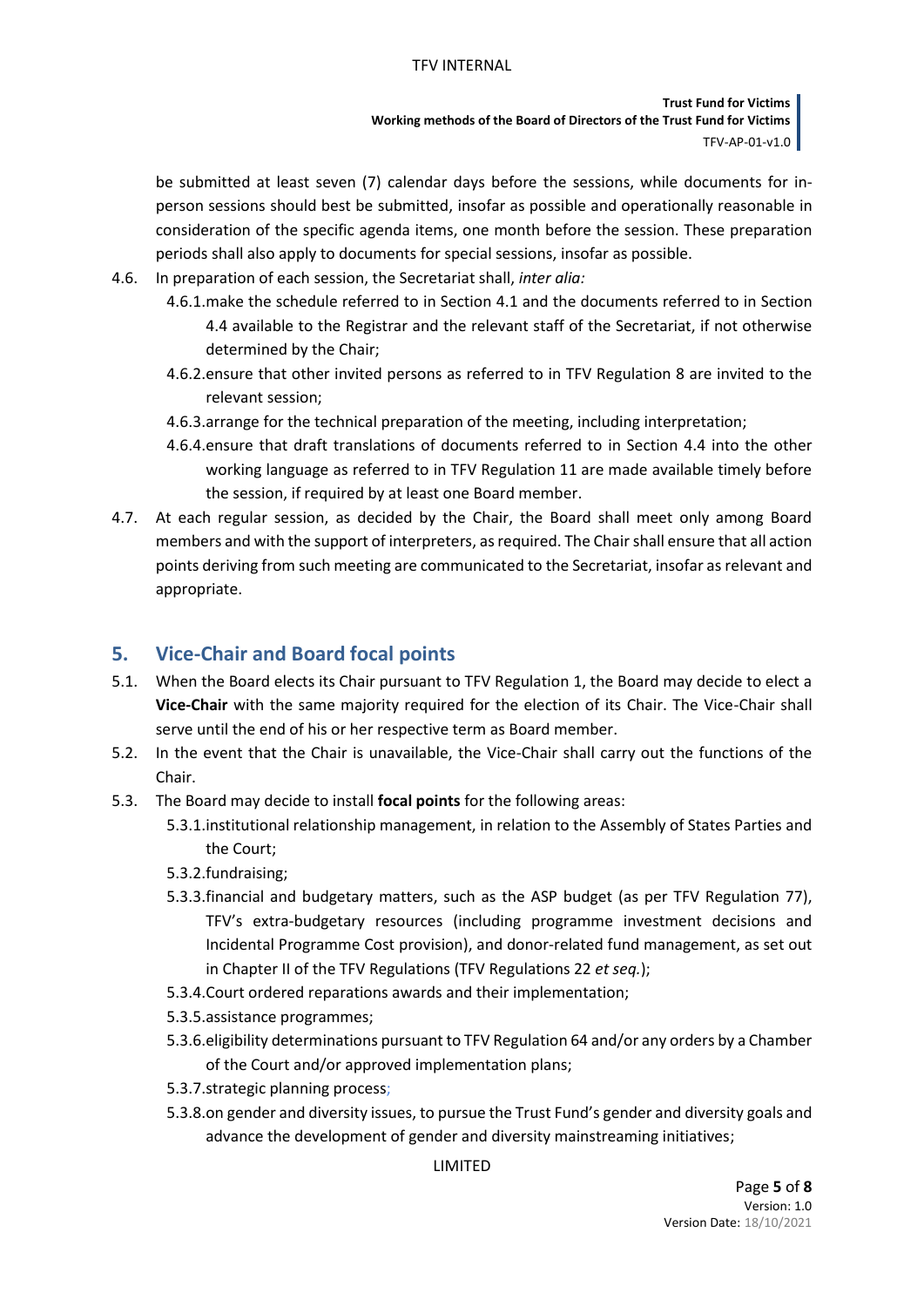**Trust Fund for Victims Working methods of the Board of Directors of the Trust Fund for Victims** TFV-AP-01-v1.0

5.3.9.communication and advocacy;

5.3.10. any other matter that the Board considers relevant.

- 5.4. Board focal points shall advise the Chair and the Board, as appropriate, on all relevant matters, in particular if documents are submitted to the Board for approval or decision-making that fall within the area of a focal point.
- 5.5. Considering the diverse nature of the various focal point areas, the specific roles and responsibility of each focal point, including delegated decision-making powers, shall be determined in connection with the purposes pursued in the relevant area and in consultation with the Secretariat.
- 5.6. The Secretariat shall submit the materials relevant to eligibility determinations pursuant to TFV Regulation 64, and/or a orders by a Chamber of the Court, and/or approved implementation plans to all Board members. The focal point shall then approve the relevant documents on behalf of the Board.
- 5.7. The Secretariat shall closely liaise with the relevant Board focal points in relation to the areas of their responsibilities and may assign correspondent focal points for this purpose.
- 5.8. Meetings between the Board focal points and the corresponding Secretariat's focal point may be held at any time. Upon the request of the Board's focal point, the Secretariat's focal point may provide the Board with a summary note on the outcome of the meeting and, where applicable, on the actions or decisions taken or, as applicable, proposed for consideration by the Board.

## <span id="page-5-0"></span>**6. Document management**

- 6.1. The Secretariat shall make available electronically on a platform that is easily accessible for Board members the following documents:
	- 6.1.1.minutes and decisions of the Board of Directors by year and session;
	- 6.1.2.the schedule referred to in Section [4.1;](#page-3-1)
	- 6.1.3.documents referred to in Section [4.4;](#page-3-2)
	- 6.1.4.all relevant ASP documents;
	- 6.1.5.all other documents relevant to the work of the Board of Directors.
- 6.2. This platform shall also facilitate collaborative work on documents among the Board members and between the Board and the Secretariat.

## <span id="page-5-1"></span>**7. Process of decision-making of the Board**

- 7.1. Pursuant to TFV Regulations 12 and 13, decisions of the Board shall be taken by consensus, or, if consensus cannot be reached, by the absolute majority of the voting members.
- 7.2. The quorum for decisions taken during a regular or special session shall be three Board members.
- 7.3. Insofar as not delegated to a focal point pursuant to Section 5.3, documents for approval shall be circulated to all Board members and preferably be discussed at a session. Upon their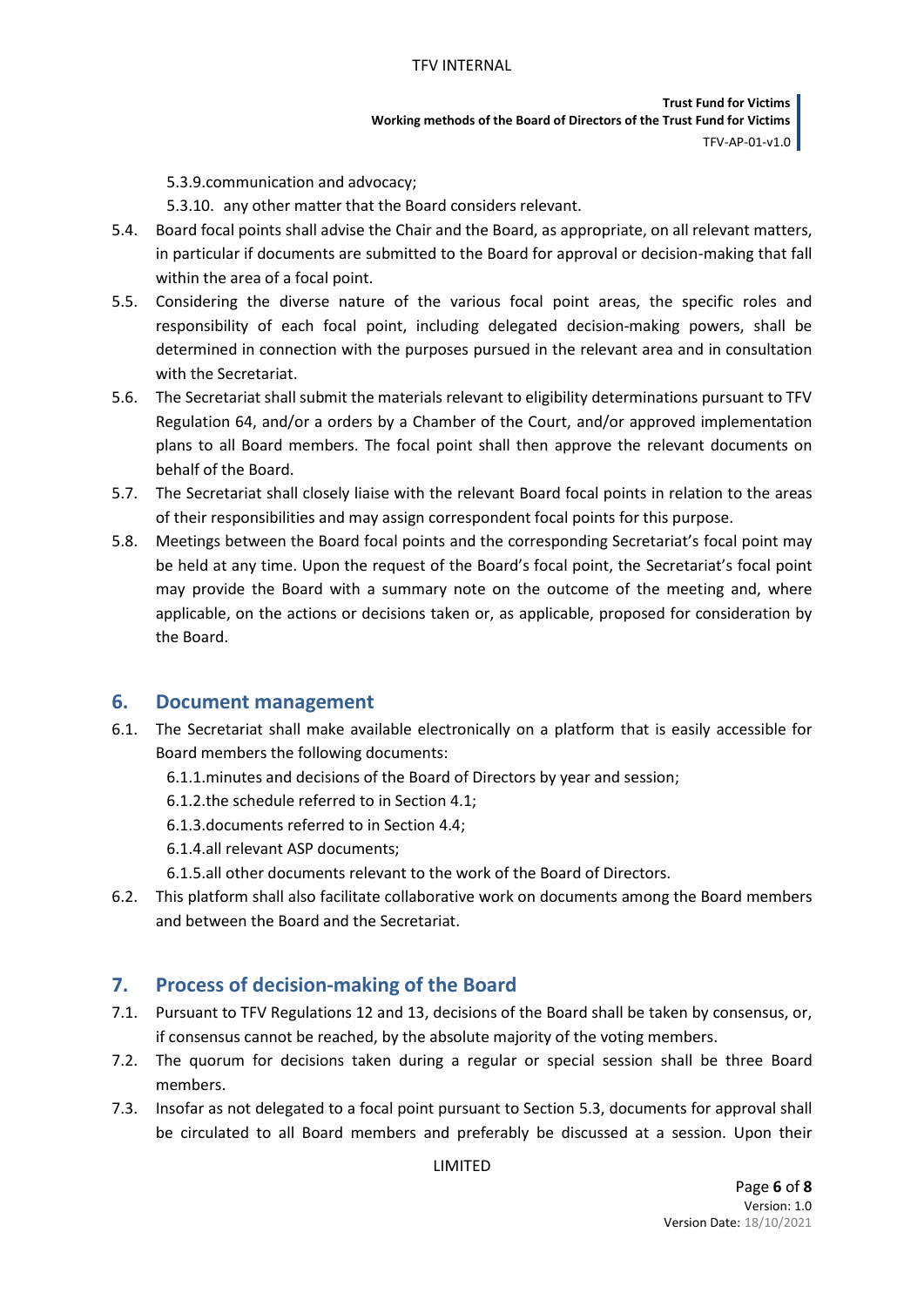**Trust Fund for Victims Working methods of the Board of Directors of the Trust Fund for Victims** TFV-AP-01-v1.0

amendment, if any, the documents shall be circulated to all Board members for their final approval, including by way of silence procedure. In case of urgency due to deadlines set by the Court or the ASP and its bodies, the Chair or the Board focal point for a specific topic may provide final approval of an amended document.

- 7.4. Pursuant to TFV Regulation 14, the Chair has the authority to take provisional decisions of an administrative nature in consultation with the Secretariat and require approval of the Board.
- 7.5. Decisions taken orally or through silence procedure shall be circulated by the Secretariat to the Board as soon as possible, but latest before the next Board meeting.
- 7.6. Policies issued by the Board pursuant to TFV Regulation 15 may contain details on the decisionmaking processes relevant to the key functions of the Board set out in Section [3.](#page-2-0)
- 7.7. Decisions of the Board shall be published on the TFV website, at least twice a calendar year.

## <span id="page-6-0"></span>**8. Reports to the ASP**

- 8.1. The Secretariat shall prepare the yearly written report of the activities to be presented by the Board of Directors to the ASP, reports and any proposed budget for the Secretariat to the CBF and the accounts and financial statements of the Trust Fund to the External Auditor, as required by TFV Regulation 76, and submit it to the Board for approval.
- 8.2. Any speeches on behalf of the Board of Directors shall be delivered to the ASP by the Chair of the Board, or a Board member determined by the Chair.
- 8.3. The Chair and, as appropriate and only in coordination with the Chair, Board Members who are focal points pursuant to Section [5.3](#page-4-1) shall entertain regular contact with the Bureau of the ASP and relevant ASP bodies in relation to any matters of importance to the Trust Fund.

## <span id="page-6-1"></span>**9. Relationship between Board and Secretariat**

- 9.1. Pursuant to TFV Regulation 17, the Secretariat shall provide such assistance as necessary for the proper functioning of the Board of Directors in carrying out its tasks. The Secretariat shall, in addition to organising and supporting meetings and decision-making processes and publishing press releases on behalf of the Board,
	- 9.1.1. ensure the adequate on-boarding, awareness raising and empowerment of the Board by organising, in coordination with the Court, adequate educational and informational meetings about the Rome Statute, the Court system and the mandate and activities of the TFV;
	- 9.1.2.facilitate that the Board makes informed decisions, organising in particular, in line with the TFV Regulations, the participation of experts and stakeholders in the meeting and providing information for the decision-making process of the Board, and organising, as appropriate, meetings with civil society or victims for consultation purposes; and
	- 9.1.3.enable the Board members to engage in advocacy and carry out fundraising work, including by organising agendas for external and organisational activities in accordance with the Trust Fund's fundraising strategy.